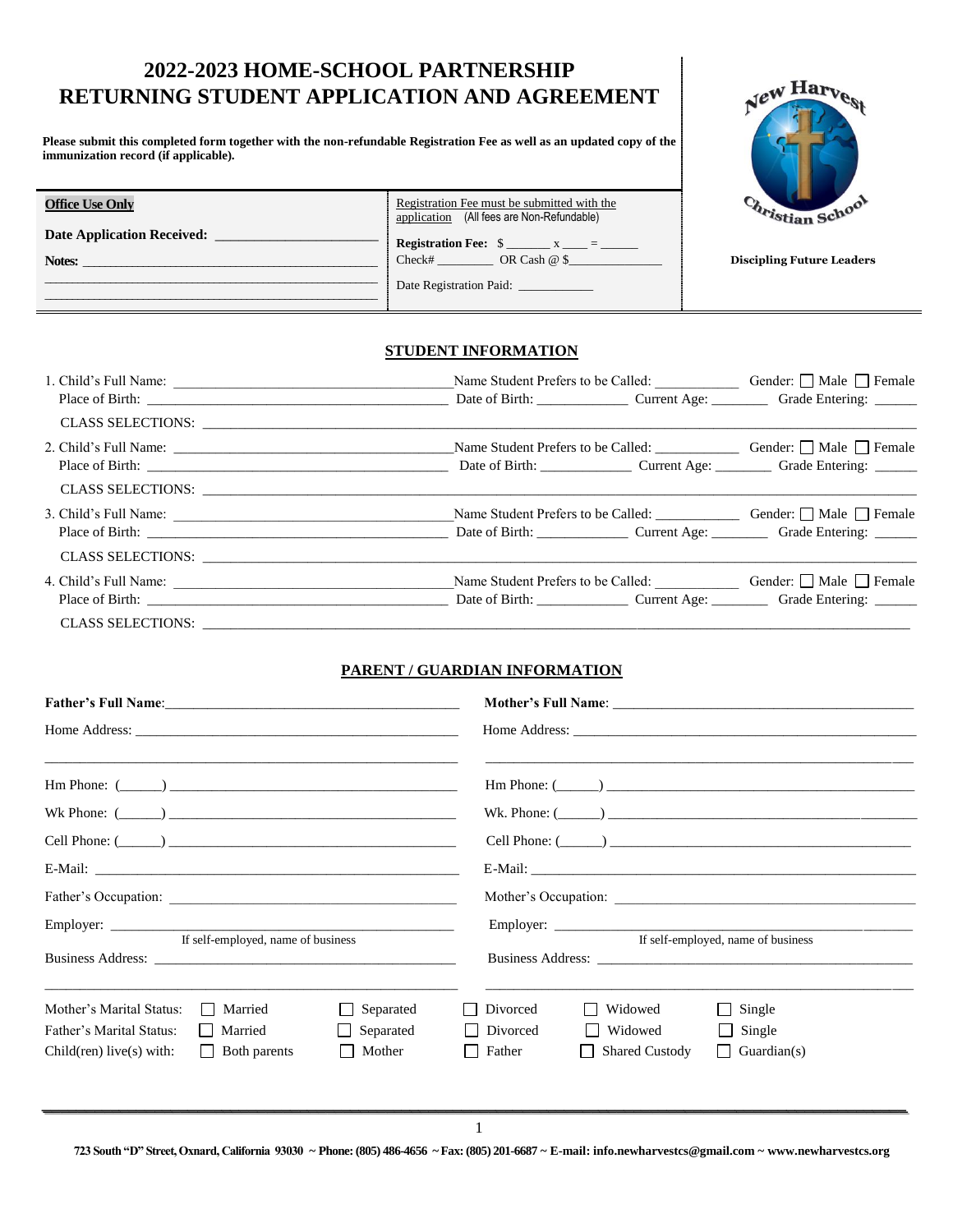#### **FROM THE NEW HARVEST CHRISTIAN SCHOOL PARENT/STUDENT HANDBOOK, SECTION V, SUBSECTION C:**

# **SCHOOL ADMISSION REQUIREMENTS FOR THE PARENTS:**

**Parents of students in New Harvest Christian School should have a clear understanding of the biblical philosophy and purpose of** NHCS. This understanding includes a willingness to have their child exposed to the clear teaching (not forced indoctrination) of the school's Statement of Faith in various and frequent ways within the school's program.

## **Parents' Initials: \_\_\_\_\_\_\_\_\_**

 It is required that at least one parent or guardian subscribes to New Harvest Christian School's Statement of Faith by both written and oral testimony. It is also required that least one parent or guardian has a personal relationship with Jesus Christ and that the child attends church regularly with at least one parent or guardian, and that the student is being raised in a Christ-centered home.

### **Parents' Initials: \_\_\_\_\_\_\_\_\_**

 Parents should be willing to cooperate with all the written policies of New Harvest Christian School. This is most important in the area of discipline and schoolwork standards, as well as active communication with the respective teacher(s) and administration.

**Parents' Initials: \_\_\_\_\_\_\_\_\_**

# **FAMILY CHURCH INVOLVEMENT**

| Church Address:<br>Pastor's Name:     |                                                      |  | Phone: ()     |              |  |  |  |  |
|---------------------------------------|------------------------------------------------------|--|---------------|--------------|--|--|--|--|
| Are you members? $\Box$ Yes $\Box$ No | Family attends: $\Box$ Regularly $\Box$ Occasionally |  | $\Box$ Seldom | $\Box$ Never |  |  |  |  |
|                                       |                                                      |  | months.       |              |  |  |  |  |
|                                       |                                                      |  |               |              |  |  |  |  |
| POLICIES AND FINANCIAL AGREEMENT      |                                                      |  |               |              |  |  |  |  |

### 1. We/I understand that children are to be brought to the "E Street" parking lot for drop off / pick up. **Parents' Initials:**

2. We/I understand that our/my child(ren) will only be dismissed to the undersigned or to those persons listed on our/my child(ren)'s Emergency Card or with a note signed by the parent/guardian authorizing release to an adult that is not listed on our/my child(ren)'s Emergency Card.

**Parents' Initials:** \_\_\_\_\_\_\_

3. We/I understand that children must wait in the school office in the event (s)he is dismissed from class prior to parent's arrival for pick up. Children may not be left unattended at any time!

**Parents' Initials: \_\_\_\_\_\_\_**

#### 4. **Annual Tuition / Application Fee and Payment Deadlines:**

- Please see the current Home School Partnership TUITION SCHEDULE for annual fees. After review of application and acceptance of student enrollment, the non-refundable Registration Fee per student is due.
- $\bullet$  Our tuition is a yearly amount which may be paid in monthly installments due on the 1<sup>st</sup> of each month (July through May). If enrolled after August  $31<sup>st</sup>$ , the total sum will be divided by the months remaining until May. If enrolled after the start date of the school year **-** tuition will be prorated as follows: Daily rate x number of school days remaining in the year. *Regardless of when a student is enrolled, the last payment is due May 1<sup>st</sup>. You may pay a higher sum* anytime during the year to bring down the monthly payment.
- Tuition payments that are 10 days late will be assessed a \$20 Late Fee. At 20 days late another \$20 Late Fee will be added. If a tuition payment becomes 30 days late the student(s) will be suspended the next school day until the account is brought up to date.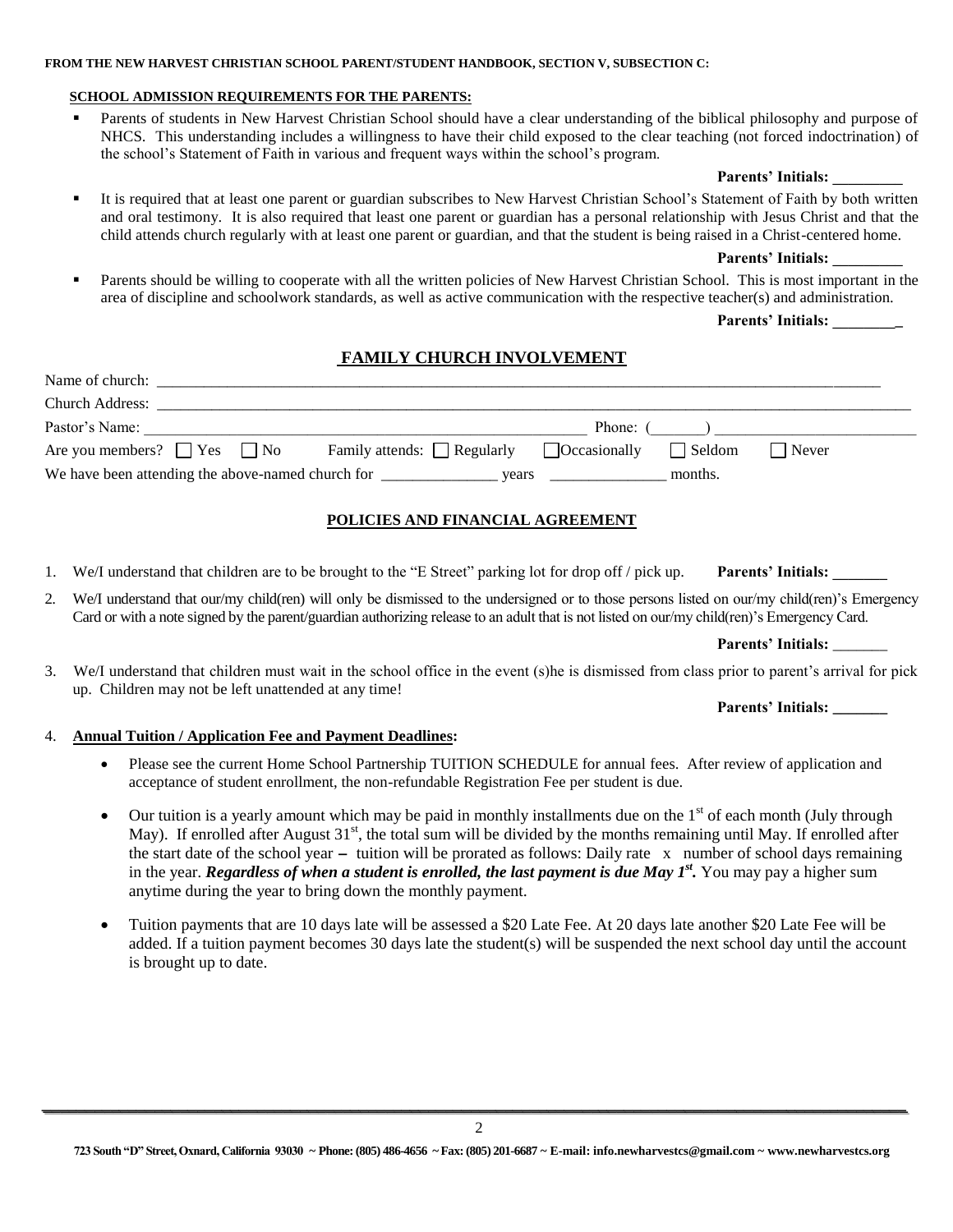- 5. **Tuition Payment Options:** All tuition payments are made through the tuition processing company, FACTS, in accordance with their terms and conditions. NHCS offers four payment options. Please check the applicable box below to indicate your payment preference:
- $\Box$  (1) One annual full tuition payment, which is due prior to August 1<sup>st</sup>. (FACTS charges a \$20 set-up fee for this option).
- $\Box$  (2) Semi-annual: Two payments the first payment is due prior to August 1<sup>st</sup> and the second payment by February 1<sup>st</sup>. (FACTS charges a \$20 set-up fee for this option)
	- (3) Monthly payments: 11 or 10-month plans starting in July or August. Payments are due on the  $1<sup>st</sup>$  of each month. Final payment is May 1<sup>st</sup>. (FACTS charges a \$50 set-up fee for this option)
- (4) Monthly payments invoiced through the school office (not through FACTS). A separate invoice application must be filled out. You must show demonstrated need for this type of payment method (example- no bank account). Additionally you must agree to pay an extra 4% to cover the administration costs.
	- 6. Checks returned by the bank for non-payment will incur any fees assessed by our bank. If more than one check is returned to NHCS within a school year, all future payments must be made in cash, money order or cashier's check.

**Parents' Initials: \_\_\_\_\_\_\_\_\_**

7. We agree to give *FOUR WEEKS NOTICE* to the school if it becomes necessary to withdraw our child(ren) from class(es), and may only receive a partial refund after paying for one semester (equal to half the annual class fee) plus any additional months the student(s) attended New Harvest Christian School.

**Parents' Initials: \_\_\_\_\_\_\_\_\_\_**

#### 8.We agree that we have carefully read Education Code §48904 as written in part below and we/I hereby agree to its terms and conditions.

#### **California Education Code Section 48904, Subpart (b) states:**

(b) Any school district or private school whose real or personal property has been willfully cut, defaced, or otherwise injured, or whose property is loaned to a pupil and willfully not returned upon demand of an employee of the district or private school authorized to make the demand may, after affording the pupil his or her due process rights, withhold the grades, diploma, and transcripts of the pupil responsible for the damage until the pupil or the pupil' s parent or guardian has paid for the damages thereto, as provided in subdivision (a).

#### **California Education Code Section 48904.2, Subpart (a) states:**

(a) Upon receiving notice that a school district has withheld the grades, diploma, or transcripts of any pupil pursuant to Section 48904**,** any school district to which the pupil has transferred shall likewise withhold the grades, diploma, or transcripts of the pupil as authorized by that section, until the time that it receives notice, from the district (school) that initiated the decision to withhold, that the decision has been rescinded under the terms of that section**.**

(b) Any school district that has decided to withhold a pupil's grades, diploma, or transcripts pursuant to Section 48904 shall, upon receiving notice that the pupil has transferred to any school district in this state, notify the parent or guardian of the pupil in writing that the decision to withhold will be enforced as specified in subdivision (a).

**Parents' Initials: \_\_\_\_\_\_\_\_\_\_**